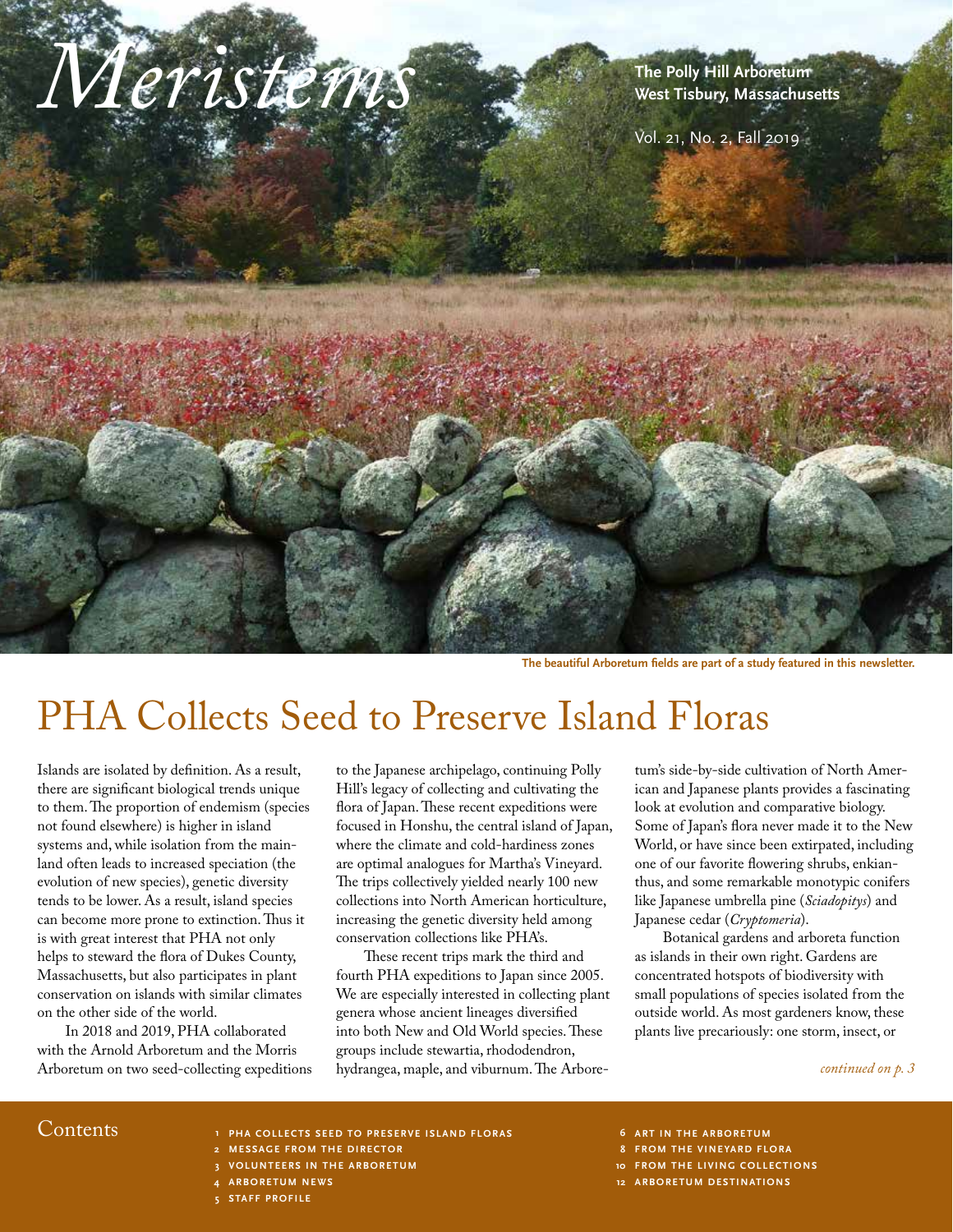#### **The Polly Hill Arboretum**

**THE CORPORATION AND BOARD OF DIRECTORS** Timothy M. Boland *Ex Officio* Sanford Brown Dennis Bushe Pamela Kohlberg Gary Montrowl *Co-chair, Treasurer* Claire Sawyers E. Douglas Sederholm Susan H. Wasserman *Co-chair, Secretary* Murphy Westwood

**HONORARY BOARD MEMBERS** Robert W. Doran Joan Smith Philippe de Spoelberch Stephen A. Spongberg

**RESEARCH ASSOCIATES** Thomas Clark Melissa Cullina Margaret Curtin Jessica Dyson David R. Foster Matthew Lobdell Gregory Palermo

**STAFF OF THE POLLY HILL ARBORETUM** Elliott Bennett *Youth Educ* Timothy M. Boland *Executive Director* Kendra Buresch *Visitor Services/Volunteer & Youth Education Coordinator* Ian Jochems *Grounds Manager* Oliver Osnoss *Horticulturist* Ann Quigley *Education, Membership & Outreach Coordinator* Bridget Reed *Plant Propagator* Nancy Rogers  *Greenhouse Assistant* Todd Rounsaville  *Curator* Carol Swiech  *Visitor Center Staff* Margo Urbany-Joyce  *Administrative & Financial Officer*

The mission of the Polly Hill Arboretum is to perpetuate the experimental tradition in horticulture established by Polly Hill by sharing knowledge of plants and scientific procedure through educational programs, research, plant conservation, and exploration. The Arboretum seeks to preserve its meadows and woodlands, to promote an understanding of its collections, and to encourage their utilization for scholarship, observation, and the enjoyment of all.

*Meristems* © The Newsletter of the Polly Hill Arboretum

*News & Photography* PHA Staff *Editor* Laura Coit & Ann Quigley *Design* Lorraine Ferguson Weinberg *Printing* Bolger, Minneapolis MN Printed on recycled paper.



**A bountiful season of spectacular blooms at the PHA this past year.** *From top, left to right: Narcissus* **'Ceylon,' beautybush (***Kolkwitzia amabilis***),** *Rhododendron* **'Sunlight,' and silky stewartia (***Stewartia malacodendron***).**

### Message from the Director

Flowers lift our spirits and inspire us with their beauty. Who doesn't love them? This past spring we witnessed the most prolific display of flowers on the trees and shrubs at PHA. The entire Island experienced a similar effect! Many lifelong residents attested that it was the most bountiful blooming they had ever witnessed on Martha's Vineyard. Looking into it further, I discovered that the entire Eastern Seaboard experienced incredible floral displays on both native and cultivated woody plants. Why? The phenomenon was likely due to a (comparatively) mild winter, ample rain the previous season when trees and shrubs set their flowering wood, and just the right amount of sunshine.

The memorable bloom at PHA was accompanied by over 20,000 spring-flowering bulbs that were planted in the fall of 2018. The display was so spectacular we drew an additional 1,000 visitors in April—never doubt the power of flowers! The early-blooming winter-hazels and Asiatic azaleas were breathtaking; the flowers of the oakleaf hydrangeas and our native stewartias were incredible; and the extravagant floral outburst continued throughout the summer. Polly Hill bred some of her favorite plant groups specifically for their summer appeal since most of her family and friends visited at that time. She particularly admired summer-blooming azaleas. This year the North American azalea species (native to the southeastern U.S.), including Polly's named introductions, bloomed profusely in rich yellows, deep oranges, and fiery reds.

While the quiescence of winter awaits, PHA's landscape remains beautiful with trees and shrubs that inspire with attractive bark, berries, and architectural form. But if you look close enough, you'll still find flowers! Join me this winter for a workshop and tour of our ever-expanding witch-hazel collection. Witch-hazels bloom deep into the winter months when their glowing fragrant flowers feel like a miracle. Plan for a spring visit as well; as they get established, the bulbs we planted last fall will become even more impressive.

As we move from one season to the next, we thank you, our members, for enabling the care and stewardship of PHA's plants and landscape. We are grateful for your participation in making our 21st year so abundant!

/ emochy M. Rolen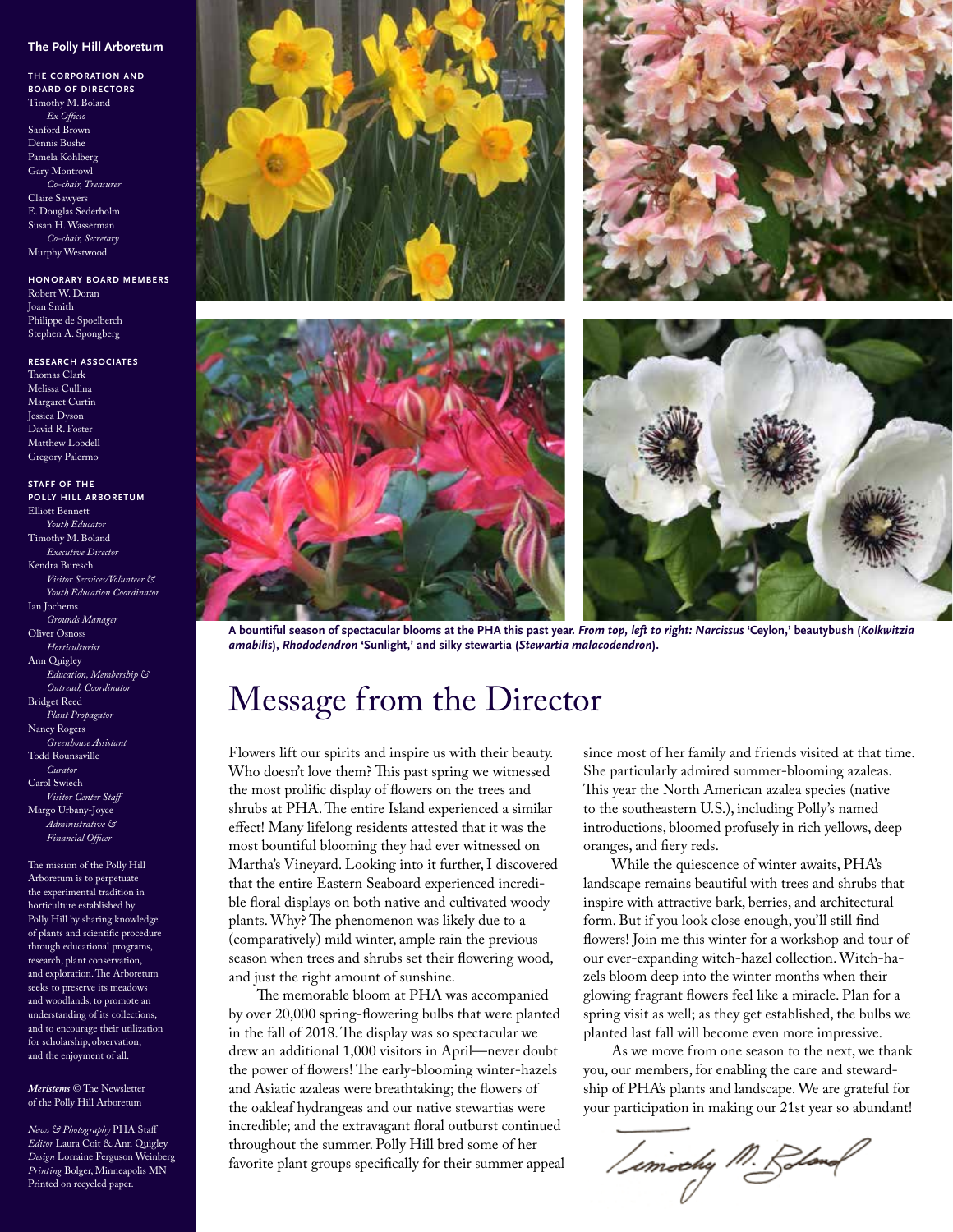### Margaret Curtin Joins PHA as Research Associate

Research associates provide expertise to advance PHA's mission of scientific inquiry and discovery. We are pleased to welcome longtime volunteer Margaret Curtin as our newest research associate. As a volunteer, Margaret has spent much of her free time working on the flora of Dukes County—a big project and an important part of our scientific mission. One aim of the flora project is to have an herbarium specimen for every plant species found in Dukes County. She and her collecting partner, research associate Greg Palermo, have been collecting and identifying specimens for PHA's herbarium for many years.

Margaret's botanical expertise and her time commitment warrants the official designation of research associate. While Greg Palermo became a research associate in 2014 for his early work on the flora of Dukes County, it's fitting, perhaps overdue, that Margaret join us in the same capacity. Executive Director Tim Boland comments, "Margaret is an extremely talented field botanist, a real expert. Her work with Greg has had tremendous impact on elucidating the distribution of the native and spontaneous plants of Martha's Vineyard." He adds, "In addition, she is smart, observant, a joy to learn from. She has taught me a lot. We are fortunate for her past contributions and we look forward to more years ahead!"

An architect by trade, working on the flora project allows Margaret to combine two passions: botanizing and being outdoors. She says, "I have the Arboretum to thank for my love of botany." Her interest in identifying native plants grew as a result of various classes on complex plant groups—sedges, grasses, goldenrods, and more—that she attended at PHA with instructors such as botanists Melissa Cullina and Arthur Haines. Much of the work of identifying plants requires careful observation; after collecting in the field, Margaret and Greg spend quite a bit of time looking at plants under one of their many microscopes in a makeshift botany laboratory set up in Greg's kitchen. They share a mutual admiration for plants; according to Margaret, while examining specimens one of them often exclaims enthusiastically, "Wow, that's a great looking plant!"

Margaret first came to the Vineyard in the 1970s. Like many Islanders, she came to work summers when she was an undergraduate student; for her it was Smith College, where



**Margaret Curtin poses with a tree on a trip to France.** 

she majored in art history with a concentration in architecture. After graduating, she returned to the Island to work for a local architect and eventually opened her own firm. As a building designer, she has made an indelible mark at PHA. She designed several new buildings on our campus in addition to renovating historic structures like the Cowbarn. She works in tandem with our builder Tucker Hubbell. Margaret's signature style can be seen in the Education Center and Botany Lab, Littlefield Maintenance Building, Cowbarn, and even the headhouse at the nursery. PHA is lucky to have the talents of such an incredible building designer!

Margaret has always loved the outdoors and been interested in conservation. In addition to her role as a PHA research associate, she has been involved with many Island conservation groups. She is currently on the board of BiodiversityWorks and is involved with Lagoon Pond Associates. While outdoors (when not botanizing) she enjoys biking, hiking, and cross-country skiing. She also enjoys visiting her son in Seattle, where she is

attempting to learn the flora of the Pacific Northwest. Margaret loves being anywhere outdoors on the Island, but has a special affinity for the State Forest. She enjoys being deep in the middle of the forest where you can't hear any road noise and it's uncommonly quiet.

In regards to the flora of Dukes County, Margaret says, "It's fun to work on a project that has an impact on the future." She also finds it interesting to see how things have already changed since the first flora was published in 1999; much of the change she attributes to loss of natural habitat, the constant influx of non-native plants, and deer browse. When asked our standard question, what is your favorite spot at PHA? Margaret mentions the open landscape of the West Field looking towards the Conifer Rows, but she adds that what she really likes best about the Arboretum is the people. We are grateful to have her as a part of our team!

### PHA Collects Seed to Preserve Island Floras

#### *continued from p. 1*

unfavorable winter can decimate an entire collection. PHA mitigates this risk through collaborative efforts such as our seed collection trips and the regular sharing of seeds and plants with other organizations.

Case in point, the seed collections made in Japan in 2018 were divided and sown by PHA, the Arnold Arboretum, and the Morris Arboretum. Each institution had successes and failures with different plant species, but altogether nearly all the collections were germinated by at least one organization. In the summer we were able to swap seedlings and send even more to our fellow collaborators in the Plant Collecting Collaborative (PCC), which is the organization that funded our collecting trip. Some of the 2018 plant collections are now two feet tall and ready to be planted on the grounds! Seeds from this fall's trip have recently arrived via the U.S. Customs Service. We are eager to sow them in the greenhouse and follow their development in our living collections in the years to come.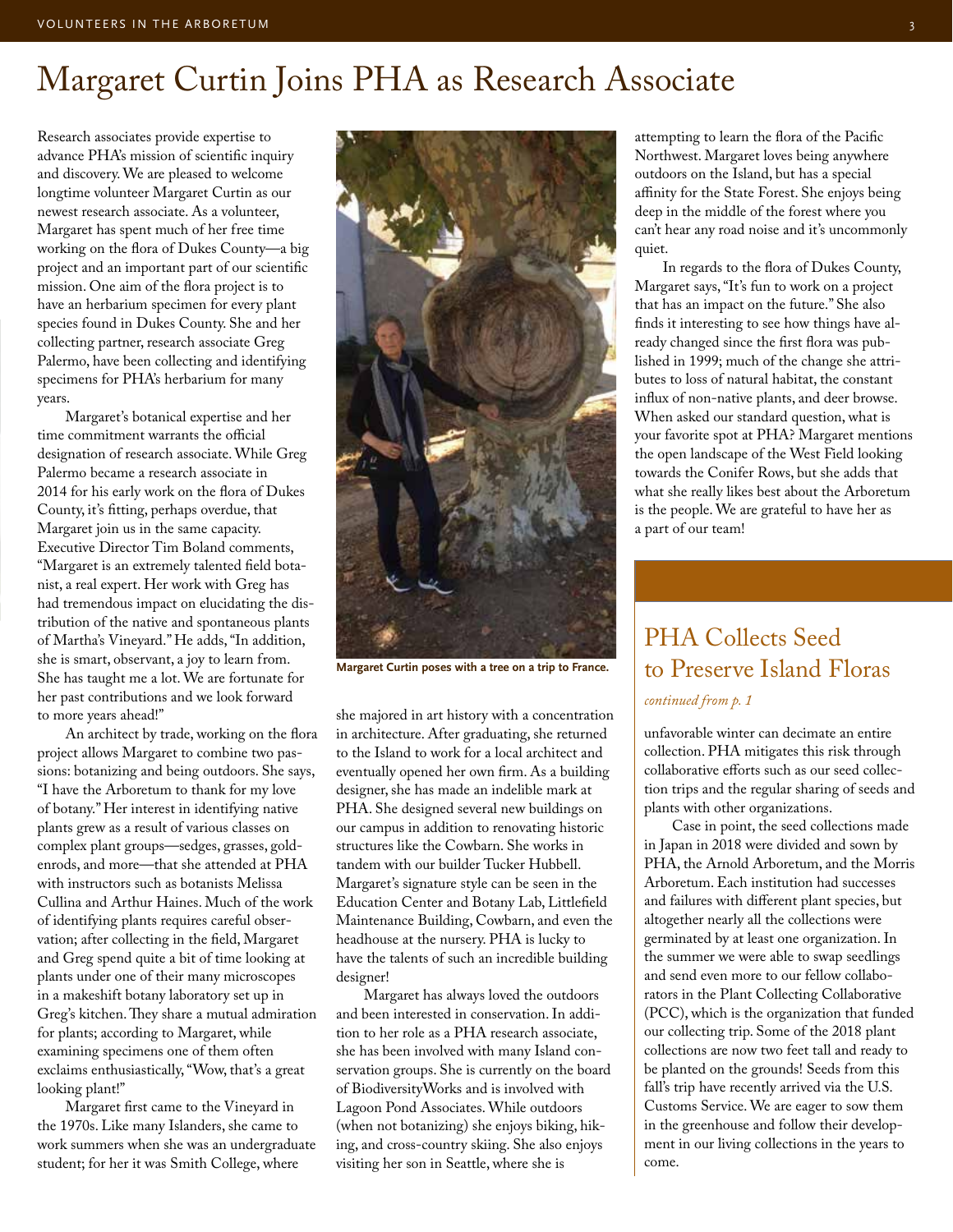## Youth Education Program Receives Gift | Dr. Murphy

This summer PHA received a surprise phone call. It was good news: Sydell Rabin, former PHA volunteer tour guide, was calling to offer a donation. She and her husband, Arnold, wanted to honor their fond memories of Polly Hill and special relationship with PHA with a gift. After an exploratory discussion with Executive Director Tim Boland, they proposed a donation earmarked for PHA's youth education program.

We miss Sydell here at PHA, and we thank the Rabins for their generous gift, a fitting tribute to Polly's staunch belief in the power of observation to incite learning and Sydell's passion for the importance of education. PHA's youth education program brings hundreds of Island students to PHA each year, connecting school children with nature and making scientific exploration fun and interesting. Each child who participates in our youth education program leaves with awareness of the importance of plants.

Sydell and Arnold Rabin's connection to PHA began in 1991 when they purchased a home in West Tisbury, Massachusetts. They discovered Polly Hill's property in a book on the homes and gardens of Martha's Vineyard. Soon after they were chatting with Polly on the Cowbarn porch. When PHA became a public garden, Sydell began volunteering as a docent tour guide, enthusiastically sharing her appreciation for the beauty of plants and recounting the history of the property. She was a featured volunteer in the Spring 2015 issue of *Meristems*.

Do you have a special devotion to the Arboretum? If so, we hope you'll find inspiration in the Rabins' generosity and will consider a gift to PHA, either to support a specific program or to help fund our yearto-year operations. Please call or write us at info@pollyhillarboretum.org to explore our current areas of need!

### Farewell to our 2019 Summer Interns!



**PHA summer interns Soleil Kurowski-Labelle (***left***) and Caitlin de Vries (***right***) with curatorial intern Elizabeth Thomas, who will be at PHA through December 2020.**

# Westwood Joins the PHA Board



**Murphy Westwood**

The PHA board of directors is pleased to announce that Dr. Murphy Westwood, director of the Global Tree Conservation Program at the Morton Arboretum in Lisle, Illinois, joined our board this past October. Over the past 15 years Dr. Westwood has worked to save trees from extinction in both the U.S. and Europe. She has extensive training in plant biology, evolution, and plant systematics. Her academic background has enabled her to lead efforts on a national and global scale to devise strategies to preserve plants in their native habitats and in well-documented collections. In addition, as part of her work at the Morton Arboretum, she is the Global Tree Conservation Officer for Botanic Gardens Conservation International (BGCI).

Throughout the world, many trees are facing increased threats to their existence. Murphy asserts that this is a critical time for botanic gardens and arboreta to be taking a leadership role to advance efforts to better understand and conserve the world's plant diversity. She adds, "I am honored to be joining the Polly Hill Arboretum board to help guide their science and conservation initiatives. I look forward to working with PHA's dedicated team of scientists, educators, and horticulturists."

"We are thrilled to have Dr. Westwood's talents as we look to increase our scientific capacity at PHA, advance our efforts to save imperiled trees, and continue our work with our local flora," says PHA Executive Director Tim Boland. "Murphy brings a wide range of skill sets to PHA. She will support and work with our collections staff to define priorities, advocate for plant conservation, and connect us to collaborations among our peers." Please join us in welcoming our newest board member to the PHA team.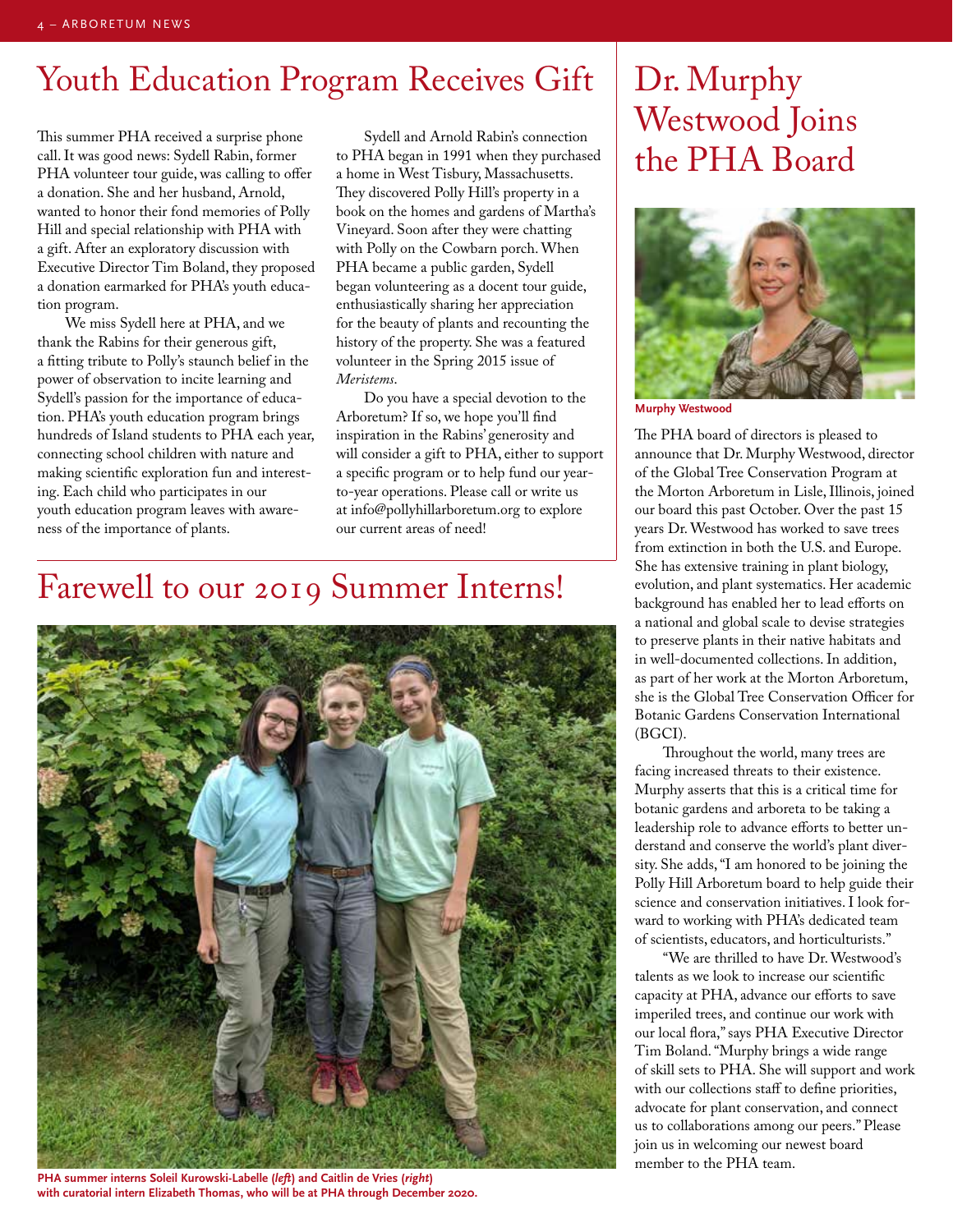### Ian Jochems: Grounds Manager *by Ann Quigley*

I caught up with Ian one rainy day in October, shortly after his return from a seed-collecting trip to Japan. The rain was fortuitous, as in almost any weather but pouring rain—and sometimes even then—you'd be hard pressed to find him indoors. He can usually be found outdoors, tending to the collections, performing maintenance on the grounds, overseeing facilities, and interacting with visitors. Having joined the PHA team in February of 2012, Ian is now nearly the senior-most staff member, second in tenure only to Executive Director

#### ARBORETUM NEWS

### Dick Reische Steps Off PHA Board

We bid farewell and extend thanks to PHA board member Richard (Dick) Reische who stepped down at last summer's meeting. Former board chairman Joan Smith originally recruited Dick, knowing of his board involvement and finance committee membership at Brookgreen Gardens in coastal South Carolina. He retires from the PHA board after many years of membership, including service on the finance and investment committee.

"Dick was a valued member of the PHA board and of the finance/investment committee. His important contributions will be sorely missed by all," says fellow board and committee member Pam Kohlberg. "He could always be counted on for thoughtful comments, reminding us to focus on fundamental metrics in investing. He brought balance to our discussions, making sure all issues were aired in important debates. Dick's participation exemplifies the experience and diplomacy that every group needs. We wish him well, as we reluctantly accept his resignation."

Executive Director Tim Boland adds, "Dick and his wife, Diana [an active PHA volunteer], have a special affinity to the people and programs of PHA. The staff and the whole Arboretum community hopes they will continue to visit and participate in the years ahead." We are all grateful to Dick and Diana Reische for their many contributions to PHA.

Tim Boland. This year, Ian was promoted from Horticulturist to Grounds Manager. He is also a certified arborist—an important part of his role at PHA. While he still retains duties that keep him out on the grounds, he has gained new responsibilities, including hiring and overseeing the summer interns.

When Ian applied for the job at Polly Hill Arboretum, he had never been to Martha's Vineyard. He remembers knowing, just from reading about the garden online, that PHA was a special place. At the time he was working as a horticulturist in Fort Collins, Colorado, at the Gardens on Spring Creek, near Colorado State University, where he earned a degree in environmental horticulture. He remembers walking the PHA grounds with several of the staff during his in-person interview. He was struck by the compelling story of Polly Hill; how through experimentation and record-keeping, she created a garden that attracted benefactors like co-founder Dr. David Smith to the cause of preserving her arboretum for the future. Ian felt drawn to be a part of it. He was offered the position the afternoon of his interview, and, with the blessing of his now-wife Erin, accepted the position that day. They were in for an adventure!

When asked what he enjoys most about working at PHA, he is quick to say that he loves how every day is different. One day he may be climbing a tree to prune and the next, working with grounds volunteers to weed and mulch. He loves being outdoors and is proud to say he spends over 300 days per year outside. Over time he has taken on more responsibilities. Another rewarding part of his job is the hiring and management of the summer interns. Each year PHA accepts applications for two 12-week summer intern positions. We hire students, usually at the undergraduate level, who are looking to gain hands-on experience in a public garden setting. Ian is enthusiastic about the mutual benefit of the summer intern program for the students and for PHA. The help they provide for grounds maintenance during the busy summer months is invaluable, but he adds, "It's more about what we give to them." He mentions several past interns who went on to use skills they learned at PHA, like tree climbing and plant identification, immediately upon returning to school. But he also stresses the importance of the internship to build professional habits like punctuality as well as interacting with visitors and working with volunteers. He's also a proponent of

instilling the attitude that nobody is above any less-than-glamorous job. For example, each member of the grounds staff takes a turn on "trash duty." If an intern can pick up debris from the roadside at 8:30am with a smile on their face, that's a win in Ian's book.

Ian's recent promotion to Grounds Manager came as a result of well-deserved recognition for his longevity and increased responsibilities. In addition to the summer interns, he has taken on more grounds management duties, such as scheduling season-specific



**Ian Jochems**

tasks and making planting recommendations. Planting and deaccessioning decisions are made as a team under the leadership of Curator Todd Rounsaville. Ian enjoys the collaborative approach when it comes to plantings and removals: "It's helpful to have several staff in on the decision. One person might think of something and another person might build on their idea or come up with something others didn't think of." Even with multiple minds considering a horticultural decision, it often takes experimentation to achieve the desirable outcome of "right plant, right place." Learning the needs and habits of plants in the ecological and climatic conditions of Martha's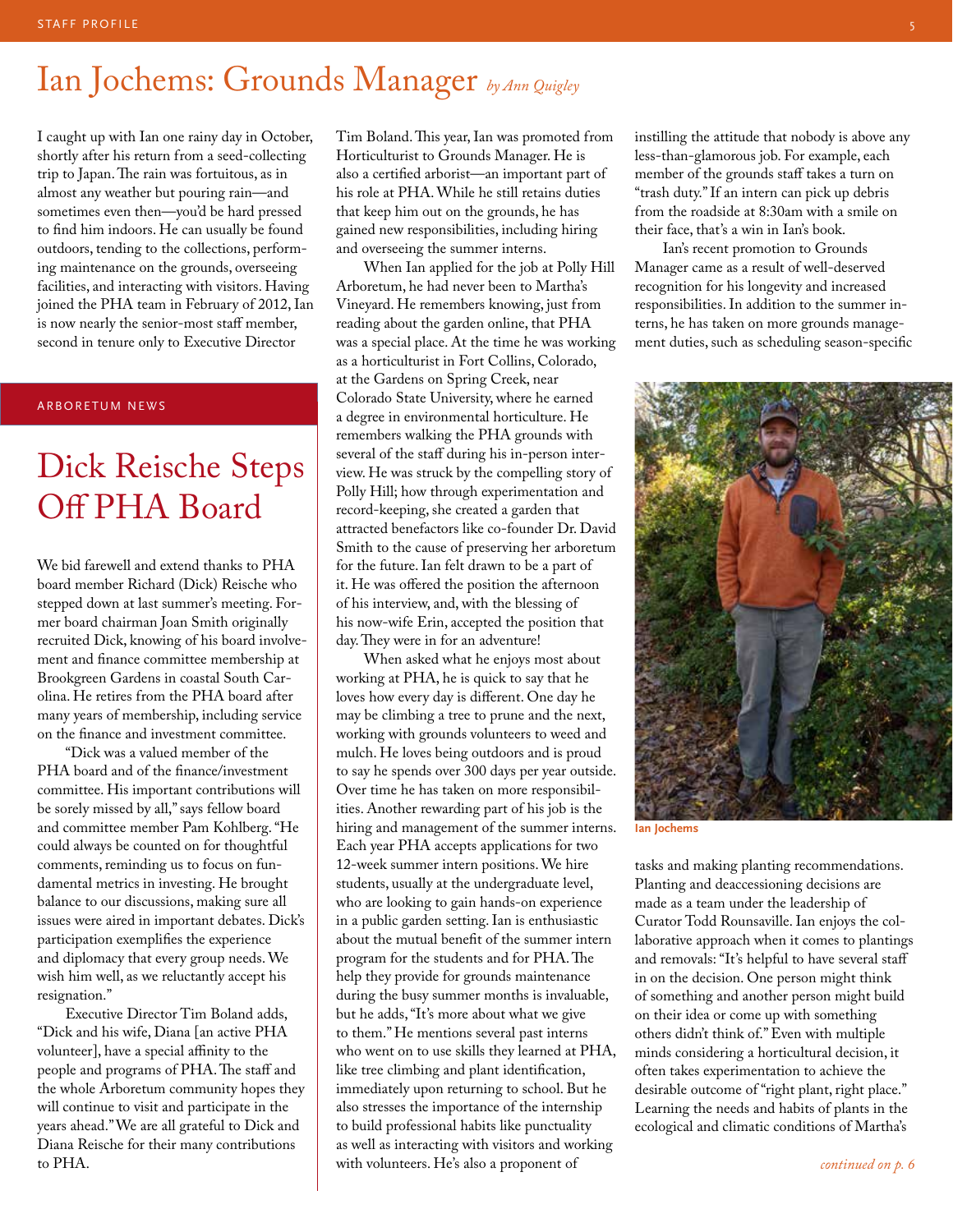### Ian Jochems: Grounds Manager *continued from p. 5*

Vineyard takes time; Ian's nearly nine years at PHA have afforded him the ability.

Ian also mentions the value of seeing plants in their native habitat. This past October, Ian spent two weeks seed collecting in Japan as part of a group of public garden professionals from PHA, the Arnold Arboretum in Boston, Massachusetts, and the Morris Arboretum in Philadelphia, Pennsylvania. They were assisted by experts from Utsunomiya University in Tochigi Prefecture. Ian explains that visiting areas where the sought-after plants grow naturally allows him to get a sense for the conditions back at PHA where they might be happiest. He also enjoys learning the stories behind the plants. *Rhododendron sanctum*, one of the plants whose seed was collected on his recent trip, was first discovered in the sanctuary of the Ise Shrine, the most sacred shrine in Japan. The perfect foil for this rhododendron, *Acer diabolicum*, another of the species collected, is a maple named for the horn-like structures that form at the base of the seed coat. And then there's cryptomeria, a large evergreen cedar of the same type that forms a backdrop for our own Far Barn, whose branches are used in Japan to perfectly time the aging of saké in barrels. These types of stories certainly make for a more interesting garden tour, but they also help us to gain a fuller understanding of the cultural context of these plants, many of whom have traveled (as seeds) across the ocean to live as "washashores" on Martha's Vineyard. Additionally, we often host travelog talks with staff or visiting lecturers who share stories and photographs from collecting trips. If you're interested in learning more about Ian's recent expedition, keep your eye out this winter/spring for an announcement of his travelog talk.

As spring approaches, you will also want to be on the lookout for the dates of Ian's annual pruning classes. An International Society of Arboriculture (ISA) certified arborist, Ian offers a wealth of knowledge about the management and pruning of shrubs and trees. He's been landscaping since the age of 15. Trees and shrubs were always his favorite part of the landscape. He was gratified to find that the proper care of woody plants by a certified arborist was valued at PHA, and soon after being hired, he was able to attain his ISA certification and additionally to become a tree risk assessment qualified arborist. He loves big trees and has always enjoyed climbing, an easy transition from his earlier hobby of rock-climbing. When queried as to his advice

for homeowners venturing into the world of pruning, he says, first and foremost, don't be afraid. Although many people are concerned they will hurt their plant, he encourages experimentation, preceded by a reasonable amount of research or instruction. If you're in need of some hands-on training, sign up for one of Ian's pruning courses.

Another way to learn about pruning, among other horticultural techniques, is to join our volunteer grounds crew! Twice a week, a group of volunteers of all ages gathers with staff to tackle a specific project on the PHA grounds. It's a congenial setting where, in addition to helping with Arboretum upkeep, volunteers have the opportunity to learn new skills they can use in their home gardens and ask questions of gardening experts. For more information on the PHA grounds volunteer program, please contact Ian Jochems at ian@pollyhillarboretum.org.

#### ART IN THE ARBORETUM

### Youth Photography Students Observe Nature

PHA hosted an after-school nature photography series this past spring with instructor Melissa Knowles, an artist, photographer, and exhibits curator whose work encompasses reconnecting individuals with nature. Each Tuesday eight students from Grades 3 through 7 met in the Far Barn for orientation before setting out to photograph plants and vistas around the Arboretum grounds. A student/parent reception capped off the course and an exhibit of student images was displayed in the Far Barn through July. Seeing PHA through young eyes presents a fresh perspective. We are looking forward to offering more after-school enrichment programming to Island students in the future.



**Chilmark School third-grader Josee Winston Feder gets a close-up shot of the Carolina silverbell. Photo: Melissa Knowles**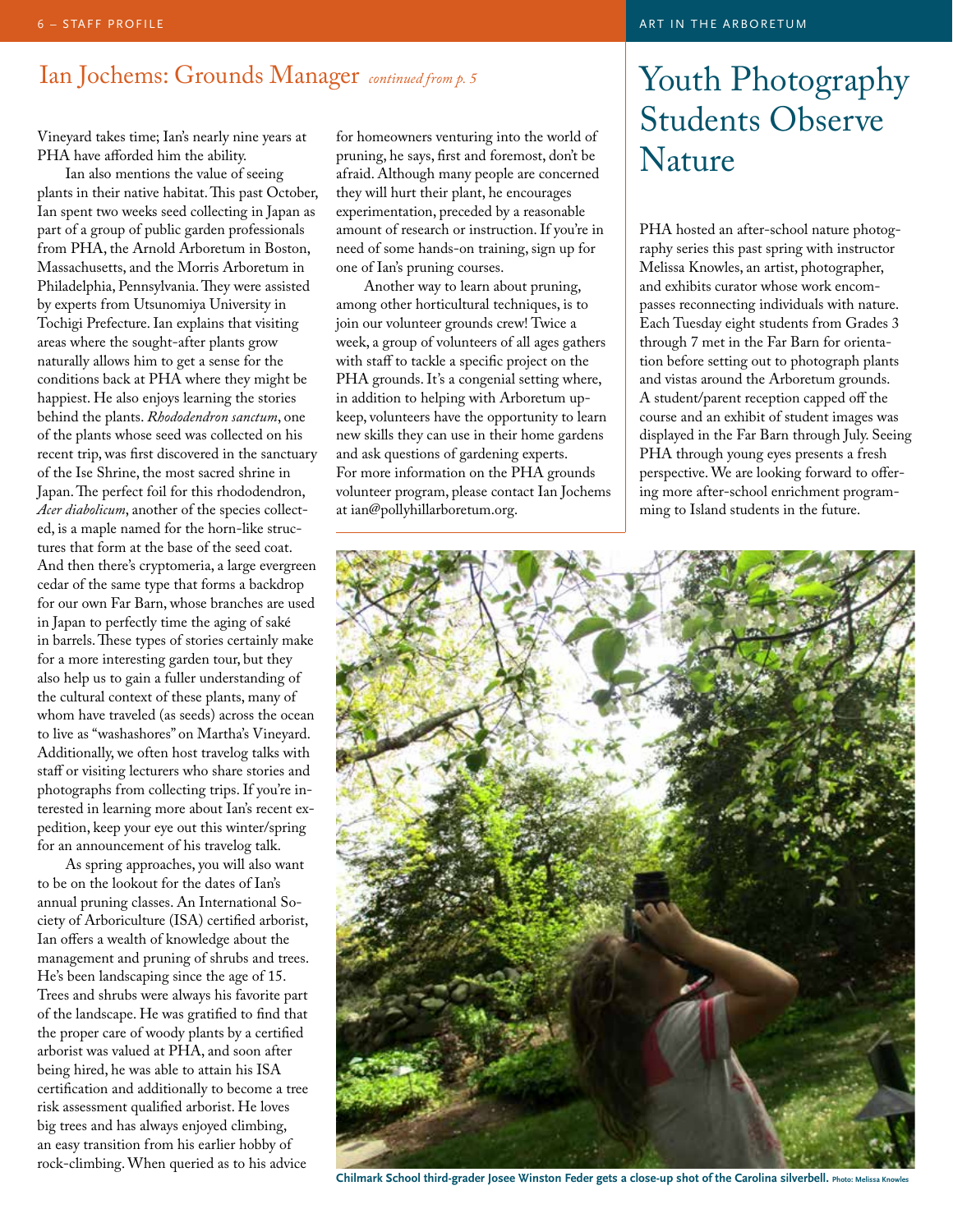### A Season of Art at the Arboretum

2019 has been filled with creativity inspired by the Arboretum's plants and vistas. We often hold art classes at PHA, but this year was brimming with artistic interpretations of the plant world and new perspectives on the Arboretum's collections through art. Looking back over the season, we noticed a theme art was everywhere!



Our popular "Art in the Arboretum" exhibit returned this year with a new set of paintings, drawings, and photographs depicting PHA through the eyes of visitors. The most difficult part of the show was selecting the 12 pieces from so many worthy submissions! For the exhibit, each piece was positioned near its subject allowing viewers to imagine the scene in a different season or from a different perspective. Rain caused us to move our opening reception indoors, but nonetheless the assembled group of artists and art appreciators enjoyed a cozy evening inside the Far Barn. Images of the art were projected on a screen, each accompanied by a few words of explanation from the artist and context for the subjects by Executive Director Tim Boland. We thank the following artists and photographers: Mary Alden, Leonard Hall, Lynn Hoeft, Laurie Howick, Peter Jochems, Dale Julier, Nancy Kingsley, Kathy Kinsman, Melisande Knowles, Kasha Ritter, Carmen Torres Rodriguez, Beth Smith, and Katy Upson for participating.

In addition to "Art in the Arboretum," Island potter Bill O'Callaghan displayed a selection of ceramic sculptures this season in an exhibit titled "Castles in the Conifers." Bill's sculptures, inspired by nature and his lively imagination, were nestled in the Conifer Rows among the pines, firs, and hemlocks. The evergreen trees in this area were planted by PHA founder Polly Hill and intended as a windbreak.

Artistic themes could be found in our summer lecture series this year too. The series began with a talk by botanical illustrator and printmaker Bobbi Angell. Bobbi, whose work has been featured in official floras and in the *New York Times* gardening column, spoke on the connection between horticulture, scientific research, and art appreciation in a beautifully illustrated lecture. The next day, she led a botanical illustration workshop; class participants toured PHA's herbarium with Executive Director Tim Boland.

Over the summer we offered two series with local artists: "Drawing from Nature" with Lizzy Schule and "Landscape Watercolor" with Lynn Hoeft. Lizzy focused on a variety of themes and artistic subjects from shades of green to shadow and light. Her drawing series was featured in an *MV Times* article, "Sketching Between the Trees: Lizzy Schule teaches Light, Texture, and Composition of Natural Scenes." Lynn Hoeft and her watercolor students captured the vistas and blooms in a medium that exquisitely conveys the Arboretum's colors and light. We appreciate having talented on-Island teachers who can offer on-going classes where students can experience different aspects of the Arboretum each week. Photo by nature photography student Tara Ledden Natural Scenes." Lynn Hoeft and her water- Photo by nature photography student Virginia Morris

> We wrapped up the warm season with three evenings of nature photography classes with Boston-based professional photographer Lara Woolfson. Lara taught a two-day photography class using a DSLR camera—not a cellphone!—in manual mode. Students practiced just-learned techniques and camera settings on the Arboretum grounds in the



glowing evening light. On the third evening, Lara's class focused on nature photography for smartphones, covering settings, methods, and apps to make on-the-go photos look more professional.

All season long, it was a joy to see so many interpretations of PHA, whether scientific, horticultural, creative, or therapeutic, through the eyes of artists. We welcome visual artists to the Arboretum during daylight hours yearround, and we encourage everyone, from art appreciators to seasoned professionals, to look for more artistic offerings in our next program guide.



**Students in the nature photography for smartphone users class. Photo: Courtesy of Lara Woolfson**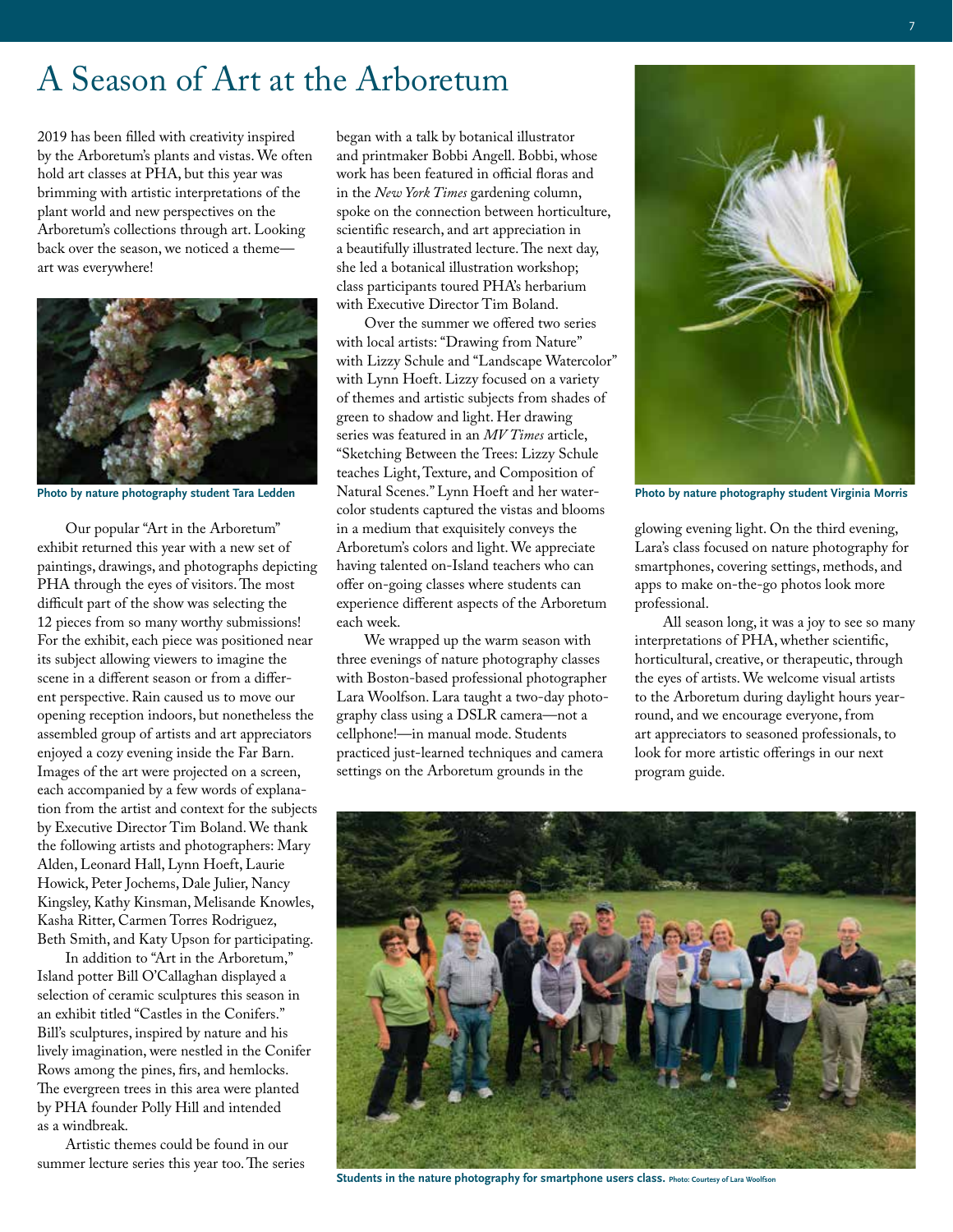## Taking Measure of a Meadow: Evaluating Management Strategies

*by Elizabeth Thomas*



**A large thicket of sumac on either side of the entrance to the West Field**

At PHA the North Field and West Field, informally called "the meadows," have had different characters and purposes throughout the property's history. When Polly Hill inherited the property in 1956, these fields, which had been maintained as pastureland and hayfields in the 19th century, had already succeeded to scrubby shrublands. When Polly began her regimen of annual mowing, she had conservation in mind: conservation of the Island's rural character that she called "quintessential Vineyard vistas."

Presently, conservation of our historic agricultural character remains a priority in how we manage these fields, but the focus has shifted to encouraging plant diversity. Many of the region's rarest plants are found in grasslands and other open habitats, which are rapidly disappearing on the Vineyard due to development or natural succession. If we left the meadows alone, woody plants would gradually encroach and transform these spaces into shrublands and forests, as happened with the cessation of grazing and cutting

under the ownership of Polly's parents.

One of my projects at PHA has been to look closely at the meadows and piece together a more comprehensive and informed plan for their curation and management, based on the Arboretum's interrelated goals for these spaces: to reduce the volume of woody plant material (biomass) and to create conditions favorable for native grasses and wildflowers. Reducing woody biomass is the first step to the second goal. Walking through the meadows today, it's clear that we have a sumac problem. Although an Island native and beautiful in autumn, winged sumac (*Rhus copallinum*) is an aggressive species with rapidly spreading clonal growth. Left unchecked, a single sumac clone may spread 130 feet! Over the years, PHA has tried several strategies to curtail its growth (along with other woody invaders, such as bayberry), but nothing has done the trick.

In the past, controlled burns were given a try; although this method of disturbance has grown in popularity for grassland restoration and preservation, we did not see the desired

results. Our biggest offender—the aforementioned sumac—actually thrives after fire; its underground rhizomes are not killed by the heat and instead vigorously re-sprout as root suckers. Once the burns were discontinued in 2011, we established a regimen of mowing in both spring and summer, coupled with the manual pulling of undesirable plants and selectively applying herbicide. Over the last few years, we switched the mowing to early fall; at this time, many plants have yet to replenish their underground storage organs for the following year's growth. It was hoped that this would be true for the sumac: that it would gradually exhaust its capability to re-sprout and spread.

Combing through various land management resources, this does not appear to be the case. I found the same advice repeated: the best option for reducing sumac is to mow immediately after flowering, when the rhizomes are exhausted of their sugar stores. From here, the recommendations diverge. Some sources say a second mow should follow 2 to 3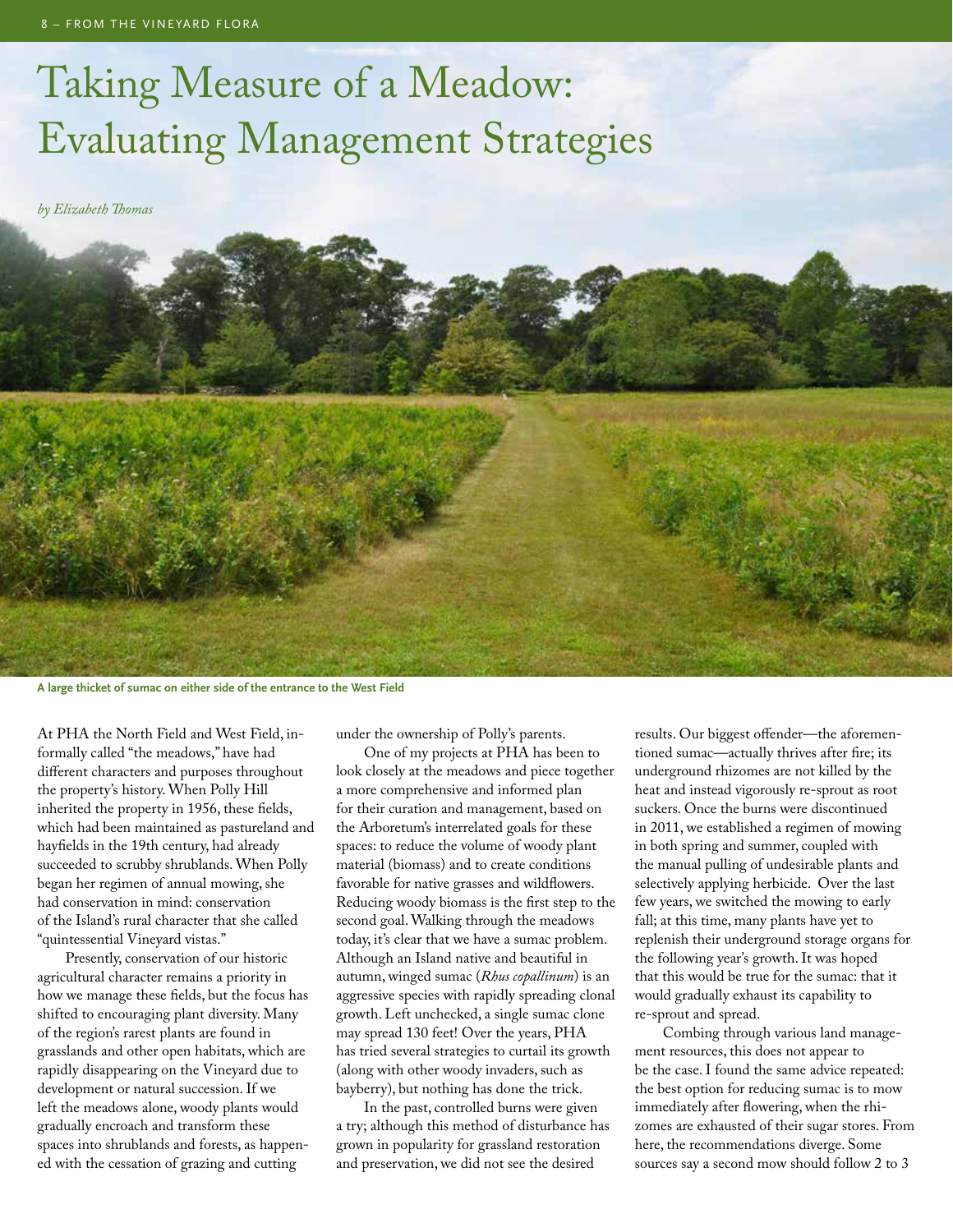months later, after it has used its limited sugar cache to produce new growth, but before that growth has had much time to replenish its rhizomes; a third mow after flowering the next year will complete the necessary deep depletion. Another source suggests using herbicide after the first mow to attain the best results.

Reportedly, a single fall mowing is ineffective because the sumac has already been sending sugars back to its rhizome throughout the growing season. Previous strategies of double mowing in the spring and summer were ineffective because they happened too early; there was enough time left in the season for the second re-sprouts to contribute to the food stores. Armed with this new information, we're planning to set up treatment plots in the North Field to test these new methods in 2020. Because management is an ongoing process, it is helpful to have a way to measure progress in order to know whether a strategy is working. And to measure progress, you need … data!

Throughout the season, I compiled two kinds of data: species richness and species abundance. Species richness is a simple count of total species, whereas abundance describes the population of a species within an area and gives a better idea of how the plant community is structured. Creating the species list is an ongoing process; so far, I've identified about 90 different species between the two meadows. This list includes natives, exotics, and even a new county record: the hairy mountain mint (*Pycnanthemum verticillatum*), which has never before been recorded in Dukes County. At least two of the species are of particular

conservation value: the orchid called spring ladies' tresses (*Spiranthes vernalis*), which was found naturally occurring throughout both meadows, is classified as a rare and threatened plant in Massachusetts; and New England blazing-star (*Liatris scariosa var. novae-angliae*) is a plant of special concern in the state. The

quality of the populations within an ecosystem. To collect this data, I sampled 63 small plots throughout the North Field, recording the presence and cover of the species found in each plot. Now that we have this data, we can periodically resample in the future to see what patterns are emerging and whether our



**PHA Curatorial Intern Liz Thomas working in the Arboretum's North Field**

ragged fringed orchid (*Platanthera lacera*) was a fun find in early summer; although not classified as rare, it is quite beautiful and its presence at PHA was previously unknown.

The species list tells us what is out there, but it does not provide any insight into abundance or distribution, which are more important measures for understanding the

management strategies should be adjusted. It also gives us a snapshot of what our plant community currently looks like. We are still analyzing the data, still taking measure, but we hope to find some interesting and actionable results. We're excited to watch our meadows continue to evolve towards greater diversity of native grasses and wildflowers.



**Spring ladies' tresses blooming among the sumac in the North Field**



**Ragged fringed orchid blooming in the West Field in July** 



**Native purple wavyleaf aster and wrinkle-leaved goldenrod**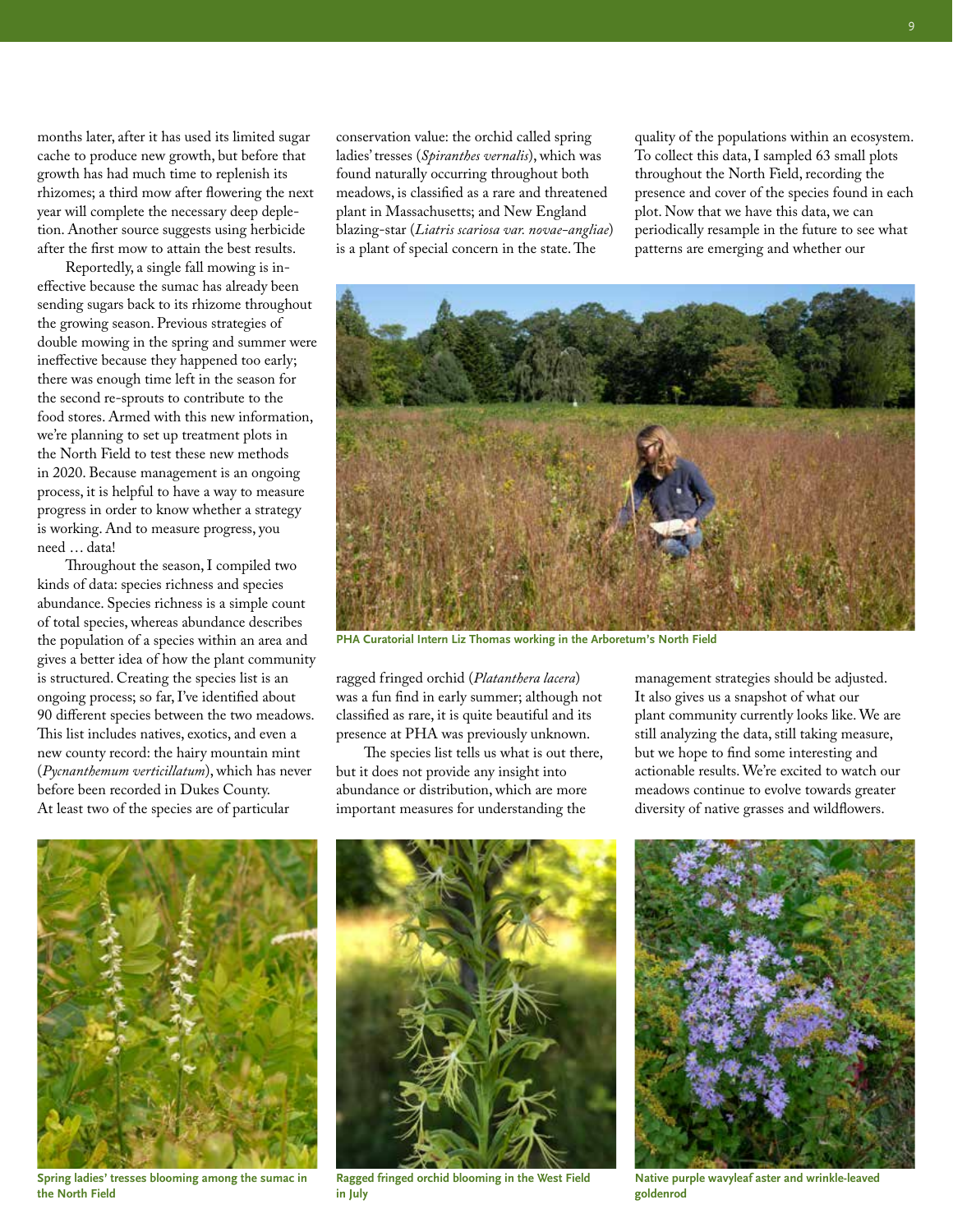### Perennial Plant Introductions from the Mississippi Embayment



**American Dittany in flower**

PHA explored the forests and swamps of western Tennessee and Kentucky in September 2017 to collect seed for the living collection. The expedition, branded "TNKY," was a collaborative venture with Bartlett Arboretum, Chicago Botanic Garden, the Morton Arboretum, and the U.S. National Arboretum. This physiographic region is known as the Mississippi Embayment, a massive basin that drains into the Mississippi River. The comparatively young, rich soils deposited by changing river courses over thousands of years now support unique wetland communities and bottomland hardwood forests. The suitability of these soils for agriculture has subsequently turned much of the region into farmland and left a fragmented array of small forests. Although the majority of the TNKY expedition concentrated on tree species such as oak, hickory, water tupelo, and silverbell, we also gathered some noteworthy perennials entirely new to PHA. Here are a few that in only two years' time are already thriving on the grounds.



**The "frost flower" phenomenon that can occur on the stem of American dittany during certain cold conditions**

#### **American Dittany or Frost Flower (***Cunila origanoides***)**

This subshrub from the mint family (Lamiaceae) reaches only 12 to 18 inches in height and width. It occurs naturally in open, hardwood forests, often in dry upland sites with shallow soils that limit competition from other plants. Our collection came from a steep, rocky, south-facing hillside in Tennessee that was dry and moderately sunny. *Cunila* has proved remarkably adaptable at PHA, and thus far, the plants have proved to be deer resistant. Its small size positions *Cunila* as a front-border plant, which is an ideal location to appreciate its small, fragrant, pink-to-purple flowers. Another wonderful attribute of this perennial is its extended flowering time; it begins in late summer and is still going strong and attracting bees in mid-October. Although it is adaptable to richer garden soils, care should be taken to ensure the soils are well drained. Avoid planting *Cunila* near larger, aggressive perennials that will crowd it out. A rare but



**The distinctive flowers of snow squarestem**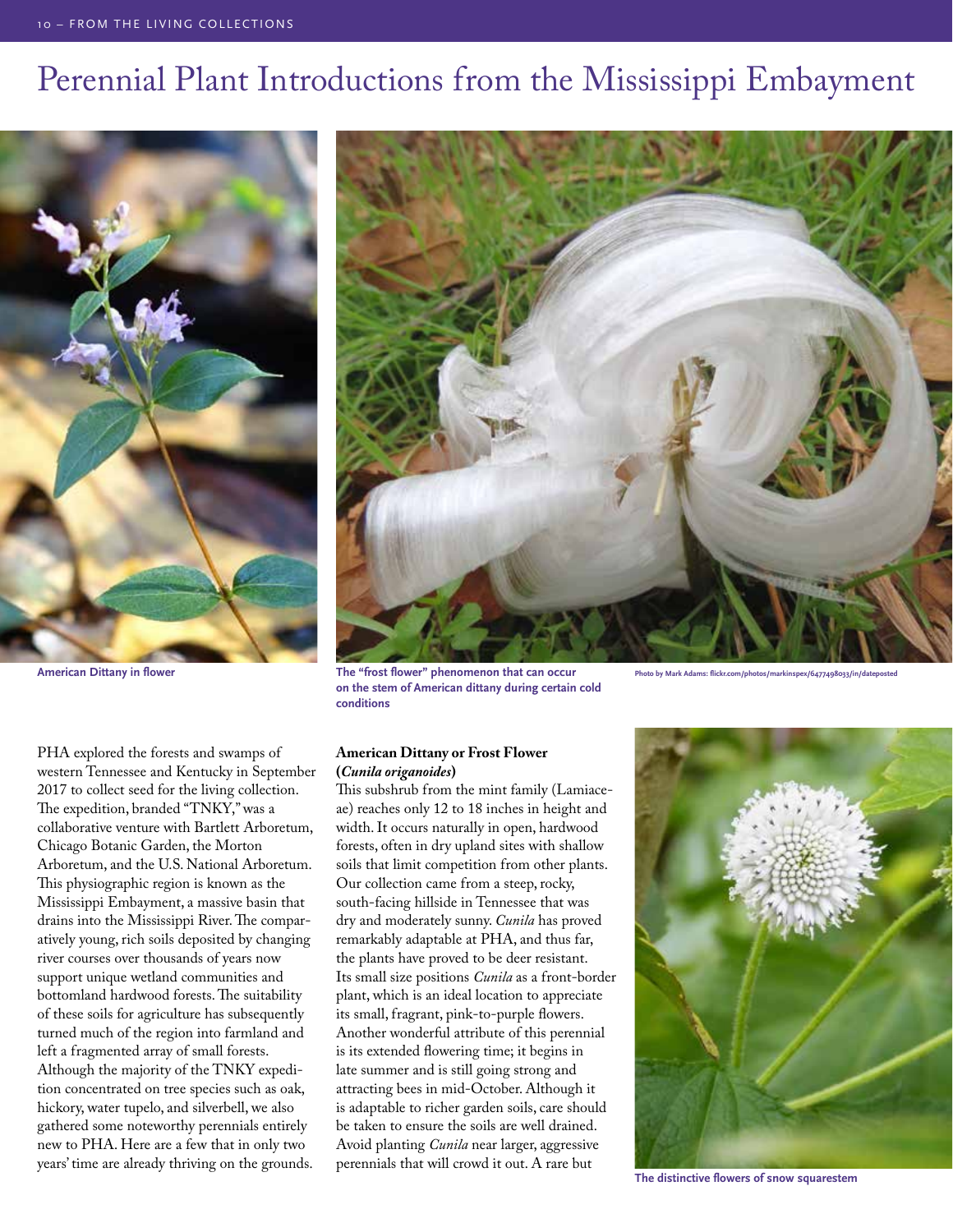not entirely unique feature of *Cunila* are its "frost flowers." This phenomenon arises when conditions are just right: during the first hard frost, when air (but not soil) reaches freezing temperatures, frost flower's stems rupture and the escaping sap slowly freezes into delicate, flowerlike ice ribbons.

### **Snow Squarestem**

#### **(***Melanthera nivea***)**

For those that have visited PHA in autumn, *Melanthera* is hard to miss. Growing in a mass between the plant sale area and the Visitor Center, this perennial begins flowering in late summer and continues until frost. The spherical white flowerheads support a plethora of pollinators. An additional ornamental aspect of this species are its quadrangular stems, which are heavily mottled with purple spots. Our collection was made near Paducah, Kentucky, on the edges of an oxbow lake formed by the Ohio River. This happens to be the northern extent of snow squarestem's range, but this species occurs southward into the Caribbean, Mexico, Central America, and South America. A fascinating fact: a recent study found *Melanthera* growing in the ash of an active Nicaraguan volcano, where a native bee species derives 99 percent of its





**Photo by Gail Hampshire: flickr.com/photos/gails\_pictures/39911839960/in/photolistf4wWJE-2h6H9MB-2dMq1L5-2chZQoq-2fiPEuq-f4wWxC-QftczL-f4wWR9-23NSzEu-23NSBvJ-9BwofR-N9KZzC-2wvzgL-N9KZTy-N9KZjC**

food from these plants alone. Thus far we have learned that snow squarestem grows extremely well in cultivation on Martha's Vineyard. We have also found that the plants benefit from being cut back one or two times during the growing season to encourage more flowers. Even cut back twice this year, our plants still reached 6 feet tall in full sun. This perennial appears to reseed readily and may require extra attention to contain in a cultivated environment.

#### **White Bergamot (***Monarda clinopodia***)**

On a steep and densely shaded slope in an old-growth Kentucky forest, we found a *Monarda* species thriving in a natural community of ferns, rhododendrons, iris, and liverleaf. It's unusual to find monarda in such deep shade. We made a collection and labeled it "*Monarda* sp."—the flowers had long since passed in favor of seedheads and we were unable to identify it. In the summer of

**The flower of white bergamot Photo by Fritz Flohr Reynolds: flickr.com/photos/fritzflohrreynolds/7665697802/in/ photolist-cFoGTu-f1xPAi**

2018 the vigorous seedlings were large enough for planting after only three months of growth. In June of this year, our modest planting of the unidentified monarda in Holly Park bloomed. Although purple, pink, and red are the typical colors of monarda's flowers, this species, pure white, was readily identified as *Monarda clinopodia*. White bergamot is a fairly common species in eastern North America. It draws in a variety of pollinators to its two-lipped, purple-spotted flowers, but is particularly attractive to bees. We've especially appreciated this perennial due to its deer resistance, mid-summer bloom, tolerance of substantial shade, and mildew-resistant foliage.

Like often happens with plants from our expeditions, excess plants of white bergamot, snow squarestem, and frost flower have been offered to the PHA plant sale for the past two years. We hope those that purchased these plants have enjoyed them as much as we have!